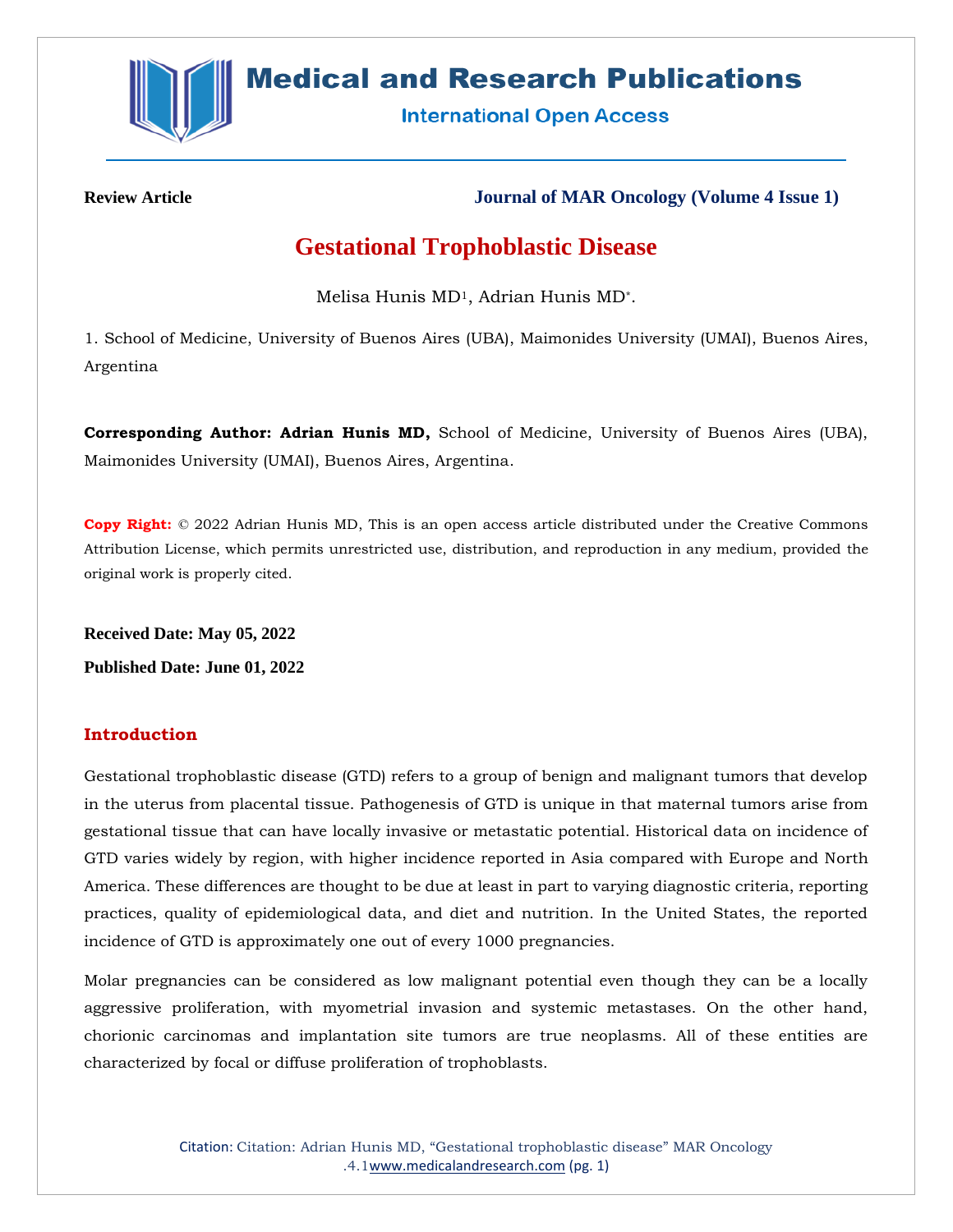Trophoblast cells possess several properties that make them unique. They produce the implantation of the embryo within the endometrium and produce chorionic gonadotropin in sufficient quantity to maintain the pregnancy. The normal trophoblast lacks expression of antigens such as those of the HLA and ABO systems, which prevents maternal immune rejection of the embryo. Normal trophoblastic tissues are only capable of invading the maternal decidua, veins, and myometrium. The normal trophoblast continually embolizes trophoblast cells into the maternal venous system where they are filtered by the pulmonary circulation and rarely gain access to the rest of the systemic circulation. These properties of the normal trophoblastic cell are exaggerated in all forms of gestational trophoblastic disease.

Complete and partial hydatidiform mole, invasive hydatidiform mole, and chorionic carcinoma exhibit proliferation of both cytotrophoblast and syncytiotrophoblastic cells, which maintain chorionic gonadotropin secretion.

# **Hydatidiform Mola**

Its incidence ranges between 0.26 and 2.1 per 1000 pregnancies. Some studies have documented an increased risk for women at each end of reproductive life. It has a 30-fold increased risk in women over 50 years of age and six times in women under 15 years of age.

Several studies have indicated that a history of previous abnormal pregnancies increases the risk.

Detailed histopathological studies together with sophisticated cytogenic techniques have established the presence of two different molar syndromes. The complete mole is associated with a paternal diploid genotype, whereas the partial mole is associated with a triploid that incorporates an extra paternal chromosomal complement.

## **Complete hydatidiform mole**

A classic histological triad is presented in the complete mole, it includes diffuse hyperplasia of both cytotrophoblast and syncytiotrophoblastic elements, generalized edema of the chorionic villi and absence of the central vessel. This results in the characteristic macroscopic description of a "bunch of grapes" with no embryo.

Complete moles result from an empty egg (with no maternal genetic component through an unknown mechanism) fertilized by a single sperm. If the paternal 23X chromosome set reduplicates, the normal 46-chromosome component is re-established. Zygotes with genotype 46 YY are nonviable.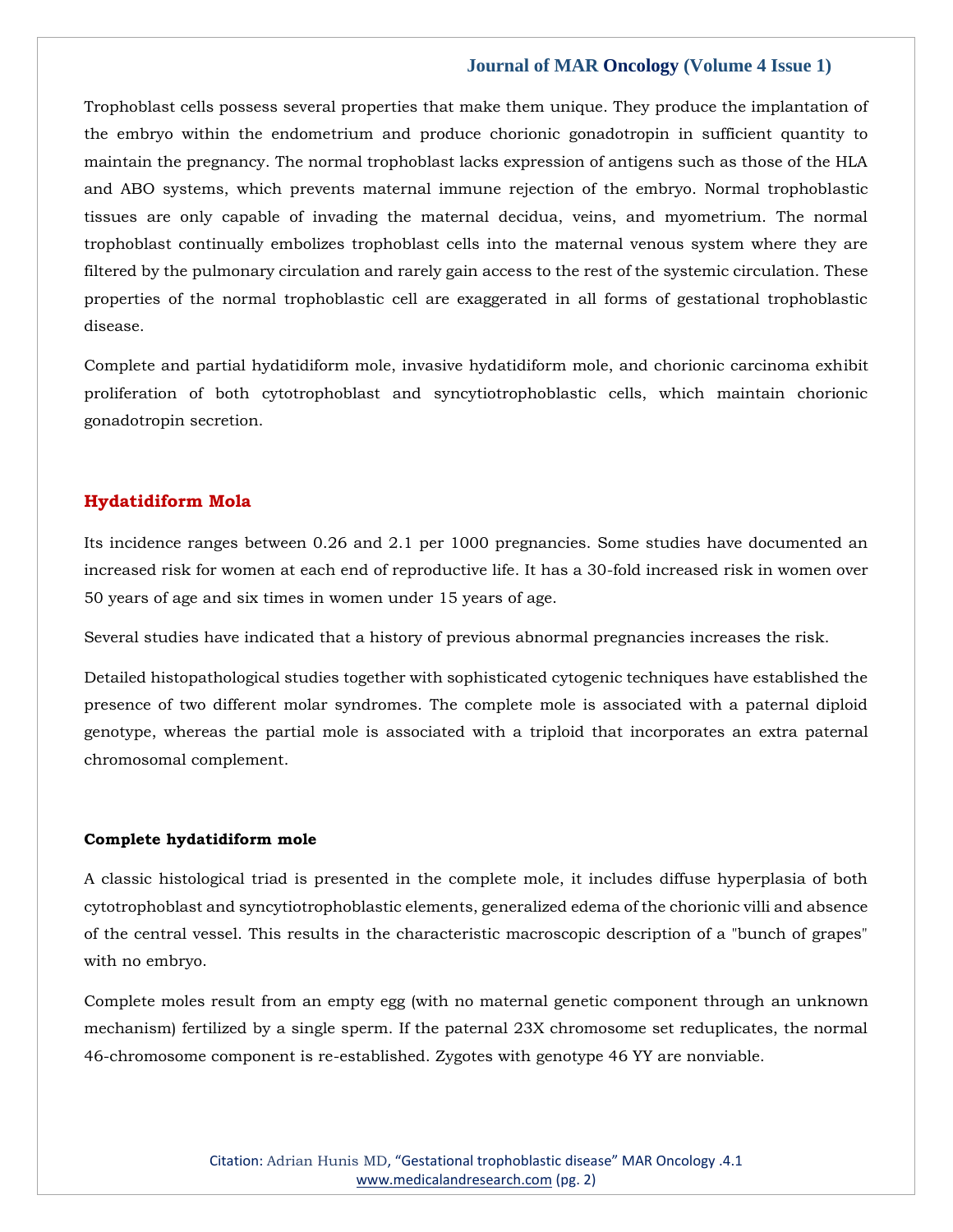#### **Invasive mole**

These moles have the characteristics of complete moles in conjunction with invasion beyond the placental site, directly into the myometrium. Venous metastases to the genital tract and lungs are rare. The diagnosis of myometrial invasion is extremely difficult to make on the basis of uterine scrapings. Local penetration through the myometrium may result in uterine rupture or intraperitoneal hemorrhage.

## **Partial hydatidiform mole**

The embryo survives much longer than complete moles, with embryonic death typically occurring at 8 weeks' gestation. There is frequently gross or microscopic evidence of a fetus. Fetal veins are frequently identified and contain nucleated fetal erythrocytes. Histologic features may vary, depending on the gestational age at the time of evacuation. The hydropic change progresses in severity as gestation progresses.

Partial moles result from fertilization by two sperm from one egg with retention of the maternal haploid set. For unknown reasons, 69 XYY partial moles are rare, with 69XXX and 69XXY being the most common.

# **Treatments of the Mola**

Treatment of hydatidiform mole consists of surgical evacuation of the uterus followed by careful monitoring of serum chorionic gonadotropin levels. Although complete and partial moles have different cytogenetic, histopathologic, and clinical features, their management is similar. Partial moles are probably underdiagnosed and may comprise 1% to 2% of all miscarriages.

Complete hydatidiform moles have diffuse, often hydropic, degeneration of the chorionic villi, with trophoblastic proliferation, producing more clinical signs and symptoms. Vaginal bleeding is the most common of the symptoms, frequently producing anemia. Almost half of the patients with complete moles will have a uterine size larger than expected for the time of gestation, due to expansion of the uterus, either by molar tissue or intrauterine bleeding. Unilateral or bilateral ovarian enlargement caused by thiolutin cysts is detected clinically in approximately 25% to 33% of patients with complete moles and is usually associated with chorionic gonadotropin levels above 100,000 mIU/ml. Preeclampsia and/or hyperemesis occur in approximately 25% of patients with a complete mole.

Techniques for evacuation include induction of labor with oxytocin or prostaglandins, cervical dilation followed by uterine curettage or suction, and hysterectomy. If the patient does not want pregnancy, the preferred method is hysterectomy, with the mole in situ. However, most women with moles can be carefully evacuated using suction regardless of uterine size.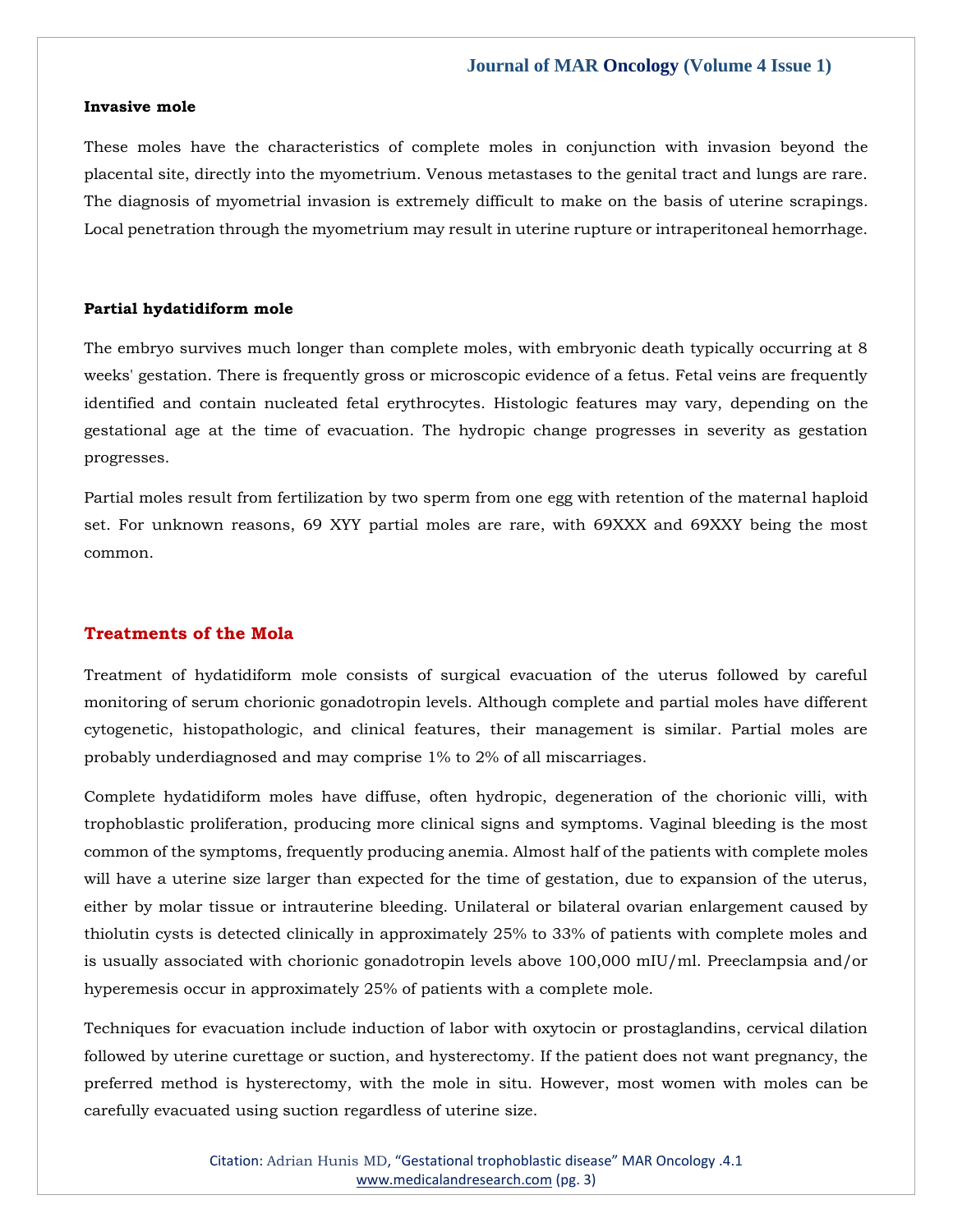#### **Mola complications**

Tecolutein cysts when they exceed 5 or 6 cm, they are clinically evident, they are detected in 25% to 35% of cases. Ovarian enlargement correlates with a marked elevation of chorionic gonadotropin levels above 100,000 mIU/ml.

Respiratory Distress Syndrome. Pulmonary complications may be seen in patients with a uterine size of 16 weeks' gestation.

Pregnancy Hypertension Up to 25% of women with complete hydatidiform moles treated in referral centers will present with signs or symptoms of preeclampsia, consisting of hypertension, hyperreflexia, and proteinuria.

Hyperthyroidism Less than 10% of patients with complete moles have symptoms of hyperthyroidism.

# **Chorion Carcinoma**

The incidence of chorionic carcinoma was 2.46 cases per 100,000 pregnancies in the United States. There was an increased risk among women over 45 years of age. Women of color had about twice the risk of white women. In this study, an increased risk was seen in women who had miscarriages before pregnancy. It is a malignant transformation of molar tissue or a new lesion arising spontaneously from the placenta of a full-term pregnancy or miscarriage. It is characterized by a dimorphic proliferation of cyto and syncytiotrophoblastic elements. Chorionic villi are not present. Gestational carcinoma rapidly invades the veins, producing blood-borne metastases. Metastatic sites tend to have areas of central necrosis. Chorionic gonadotropin secretion is produced by both cytotrophoblast and syncytiotrophoblastic elements. The value of this tumor marker correlates well with the volume of disease and is a sensitive marker of response to chemotherapy. Choriocarcinoma usually progresses rapidly, and metastatic disease is fatal without treatment.

#### **Risk Factors for Post molar Trophoblastic Disease**

Several factors have been associated with the risk of developing gestational trophoblastic disease (GTD). Many investigators have reported that increasing maternal age is associated with an increased risk of sequelae. This risk appears to increase as the patient enters the perimenopausal age.

The presence of uterine enlargement and the presence of thecolutein cysts are also risk factors. Other clinical risk factors for post molar GTE include extremely high titers (>1,000,000 mIU/ml) of gonadotropin levels, development of pulmonary complications during molar evacuation, eclampsia, and uterine subinvolution with hemorrhage after evacuation.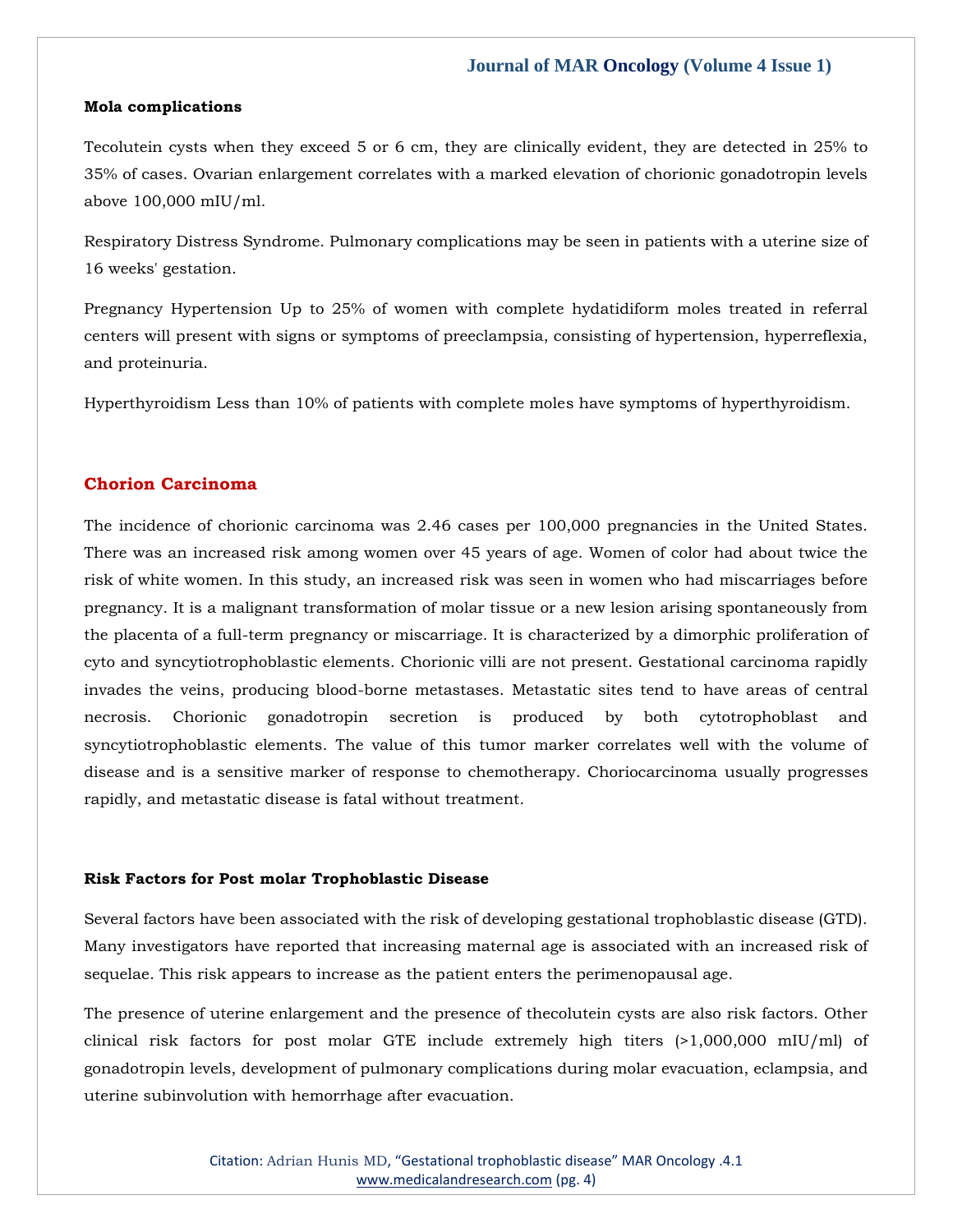#### **Follow-up after molar evacuation**

Using chorionic gonadotropin levels is the only reliable method for early detection of malignant sequelae after mole evacuation. A baseline level should be obtained 48 hours after evacuation and weekly serial levels until normal levels are obtained. They are then repeated at 1-to-2-month intervals to ensure remission is over 6 to 12 months.

## **Diagnosis of post molar TGE**

Approximately 20% of the s patients undergoing evacuation of a complete hydatidiform mole will develop GTD. 70% to 90% of these consist of moles histologically defined as persistent or invasive, while 10% to 30% are chorionic carcinomas. Criteria for the diagnosis of post molar GTE include high levels of chorionic gonadotropin (level > 20,000 mIU/ml) after 4 months of evacuation, progressive increase in gonadotropin values, histological evidence of invasive mole, chorionic carcinoma or tumor of the site. of implantation or evidence of metastatic disease.

# **Pregnancy after a mole**

Most women treated for mola are in their early reproductive years and desire future pregnancies. Patients after evacuation of complete hydatidiform moles have a risk of preterm birth, spontaneous abortion, and congenital malformations equal to that of the general population. Therefore, after a woman has had a molar pregnancy, she must be informed of the possibility of having future normal pregnancies, but she must also know that she has an increased risk of having new molar pregnancies. The placenta and product of conception should be examined histologically at the time of delivery or evacuation of the pregnancy.

#### **Gestational Trophoblastic Disease**

#### **Diagnosis is made in various circumstances:**

1.- when a woman presents sustained values of human chorionic gonadotropin.

2.- When she develops a metastatic disease after the evacuation of a hydatidiform mole, a local disease is diagnosed after a normal pregnancy.

Malignant GTD may be confined to the uterus or metastatic at the time of diagnosis. Frequently, patients who develop it after non-molar pregnancies present with signs and symptoms that include gastrointestinal or urological bleeding, hemoptysis, or cerebral hemorrhage. Irregular bleeding from the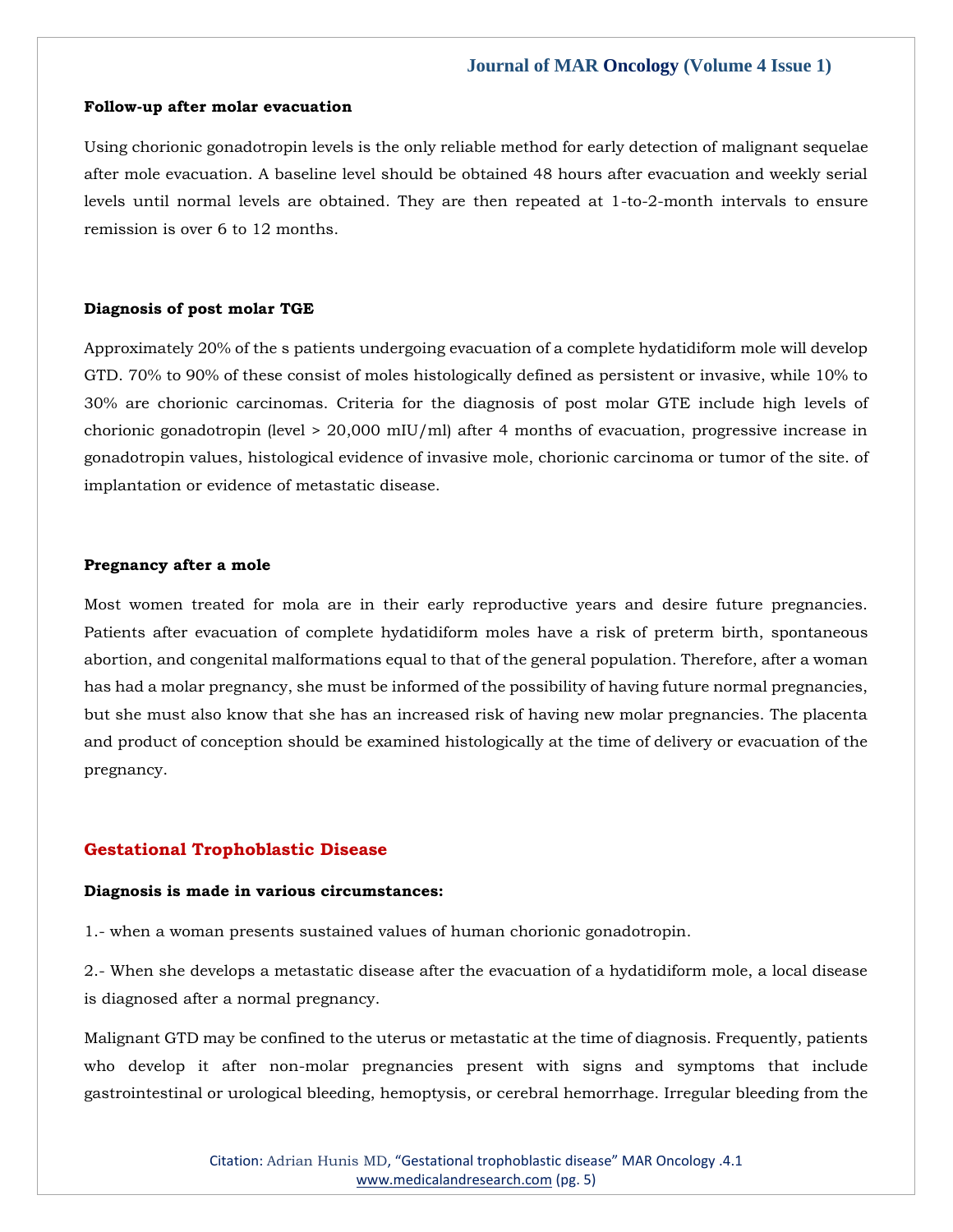uterus or amenorrhea may also be presenting signs. Under these circumstances, the diagnosis of malignant GTD is facilitated by a high level of human chorionic gonadotropin and the exclusion of a normal pregnancy. The possibility of metastatic GTE should be emphasized in any woman of reproductive age with metastases to the lungs or distant sites with an unknown primary. ETG can invade the myometrium and penetrate the small uterine vessels. Venous metastases then occur, resulting in retrograde metastasis in the lower genital tract through the vaginal venous plexus, direct spread to the parametrium or distant to the lungs. Hematogenous systemic metastasis usually occurs only after a pulmonary metastasis has already been established.

The selection of initial therapy and survival are closely related to the identification of poor prognostic factors in patients with metastatic disease.

Three systems are frequently used to classify patients with malignant GTD: the recently modified FIGO clinical classification system that is based on prognostic factors that correlate with failure or success of single-agent therapy from the National Cancer Institute (NCI), and the prognostic index of the World Health Organization (WHO).

# **FIGO staging**

Stage I Strictly confined to the uterine corpus

Stage II Extended outside the uterus, but limited to genital structures

Stage III Extended to the lungs with or without involvement of the genital tract

Stage IV All other metastatic sites

#### **Assigned sub stadiums for each stadium, as follows:**

- A: No risk factors present
- B: A risk factor
- C: Both risk factors

#### **Risk factors used to assign substages:**

- 1. Pretreatment serum chorionic gonadotropin > 100,000 mIU/mL
- 2. Disease duration > 6 months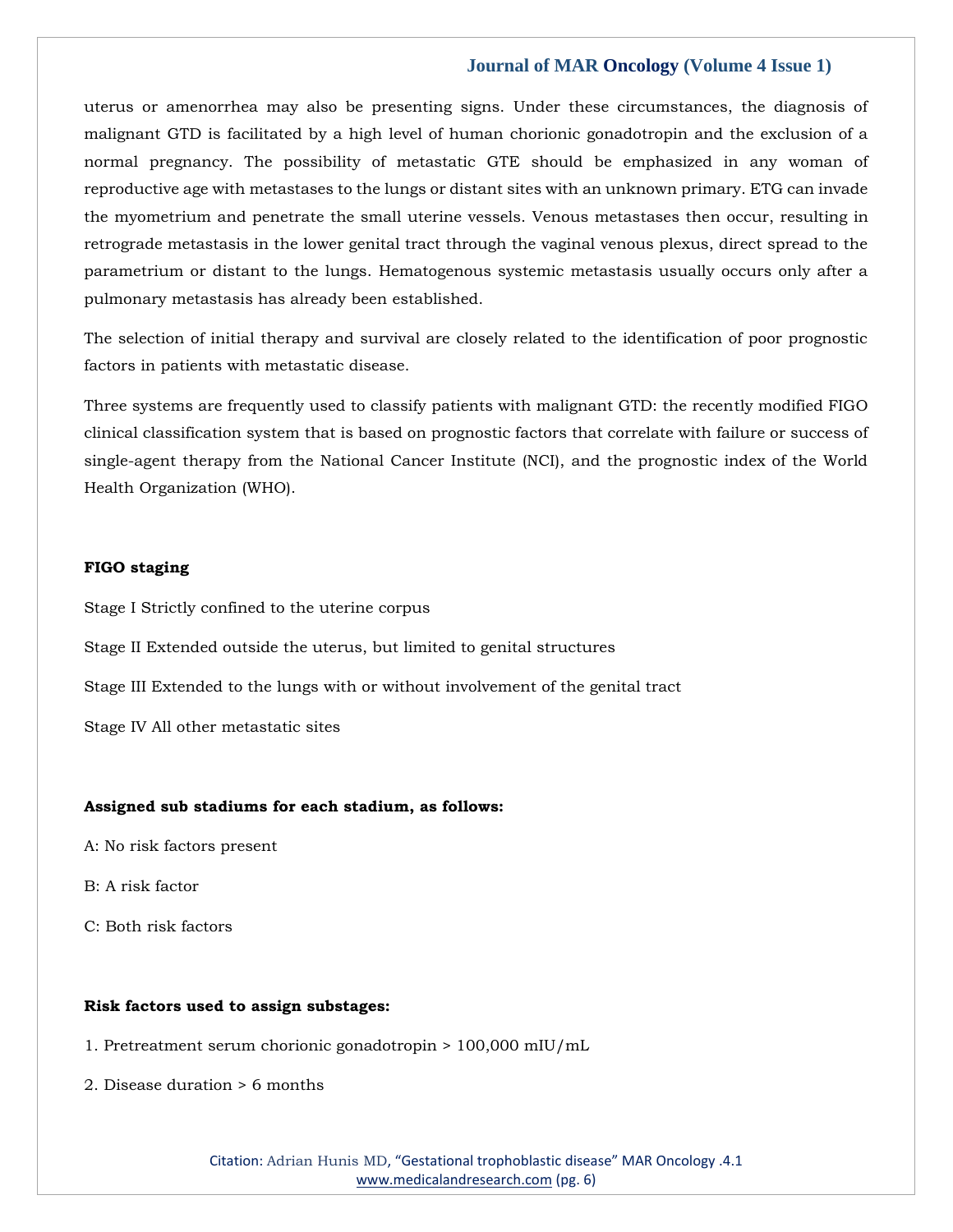# **NCI system**

- I. Nonmetastatic GTE: No evidence of disease outside the uterus
- II. Metastatic GTE: Any metastasis
- Metastatic TGE with good prognosis
- 1. Short duration (< 4 months)
- 2. Low serum hCG level (< 40,000 mIU/ml)
- 3. No liver or brain metastases
- 4. No history of full-term pregnancy
- 5. No prior chemotherapy

# **Poor prognosis TGT: Any risk factor**

- 1. Long duration (> 4 months since the last pregnancy)
- 2. High pre-treatment serum HCG level (>40,000 mIU/ml)
- 3. Brain or liver metastases
- 4. History of full-term pregnancy
- 5. Previous chemotherapy

A complicated scoring system has been adopted by the WHO, based on a retrospective analysis of Bagshaw's experience at Charing Cross Hospital in London. Multiple factors were found to have prognostic significance when analyzed separately, including patient age, type of pregnancy, time interval between pregnancy and development of GTD, human chorionic gonadotropin levels, maternal and paternal blood types, number, and location of metastases, ta size of the major tumor, and treatment with previous chemotherapy.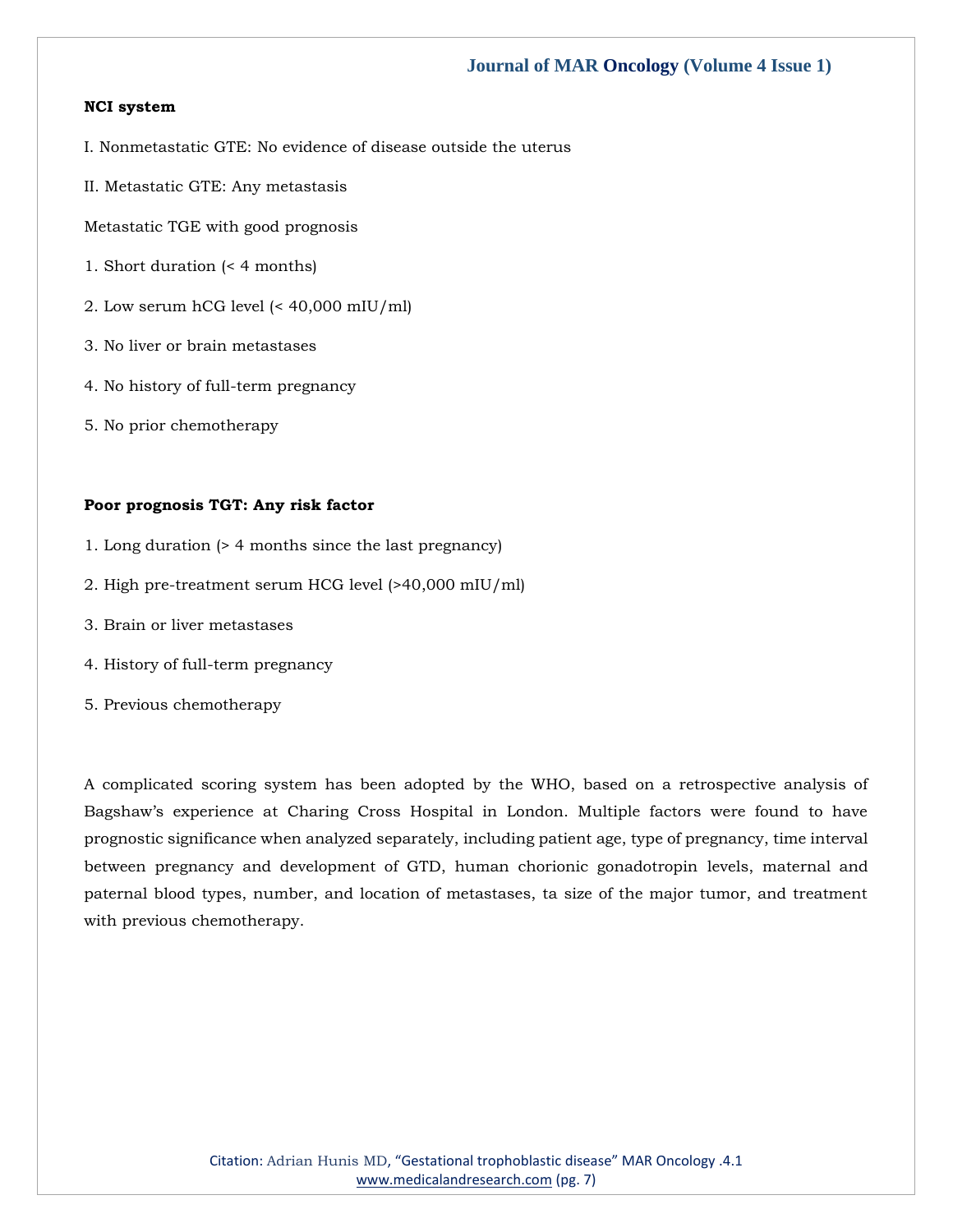| <b>Prognostic factor</b>                  | <b>Risk score</b>        |                            |                        |                     |
|-------------------------------------------|--------------------------|----------------------------|------------------------|---------------------|
|                                           | o                        |                            |                        | 4                   |
| Age (years)                               | <40                      | $\geq 40$                  |                        |                     |
| Antecedent pregnancy                      | <b>Hydatidiform mole</b> | <b>Abortion</b>            | Term pregnancy         |                     |
| Interval from index pregnancy (months)    | <4                       | 4-6                        | $7-12$                 | $>12$               |
| Pretreatment hCG (IU/L)                   | < 10 <sup>3</sup>        | $10^3$ to <10 <sup>4</sup> | $10^4$ to $10^5$       | ≥10 <sup>5</sup>    |
| Largest tumor size, including uterus (cm) | <3                       | $3 - 5$                    | >5                     |                     |
| Site of metastases                        | Lung                     | Spleen, kidney             | Gastrointestinal tract | <b>Brain, liver</b> |
| Number of metastases identified           | 0                        | $1 - 4$                    | $5 - 8$                | >8                  |
| Previous failed chemotherapy              |                          |                            | Single drug            | Two or more drugs   |
| <b>Total score</b>                        |                          | --                         |                        |                     |

# PROGNOSTIC SCORING INDEX FOR GTNa

# **Non-Metastatic Gestational Trophoblastic Disease**

Most patients in this category are diagnosed after molar evacuation, especially in relation to proliferative or invasive moles. All patient series published by Hammond et al. describe the use of methotrexate and actinomycin D in the treatment of these patients and reported 100% remissions after primary treatment with single-agent regimens.

# **Prognostic Factors**

# **Human Chorionic Gonadotropin Level**

Human chorionic gonadotropin is a sensitive and specific marker for monitoring patients with GTD. The levels presumably reflect the total burden of tumor mass. Women with human chorionic gonadotropin levels greater than 100,000 IU/24-hour urine had a 41% remission rate versus 91% for those with lower levels.

# **Duration of the disease**

The duration of GTD, measured by the time elapsed since the termination of the previous pregnancy, or the duration of symptoms until the initiation of treatment, indirectly reflects the potential for the development of spontaneous drug resistance.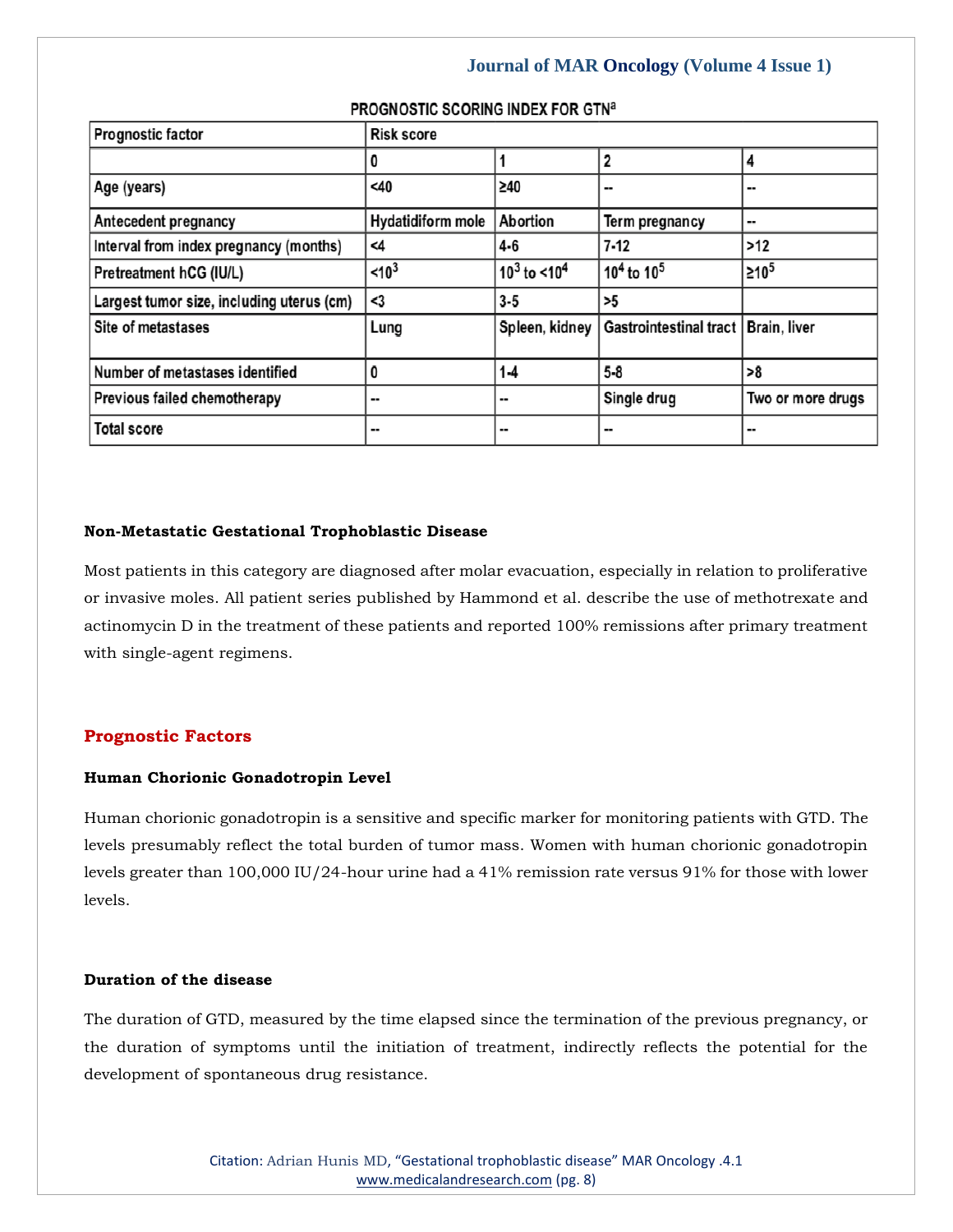## **Location of metastases**

Lung metastases have a good prognosis, several studies have documented the high risk of brain, liver, and kidney metastases.

#### **Type of previous pregnancy**

Women with GTD after a molar pregnancy frequently experience a delay in diagnosis, which allows dissemination, transforming into metastatic disease.

#### **ABO blood group**

Bagshaw documented a worse prognosis among women with blood type B or AB or maternal/paternal pairs 0 x A or A x 0.

# **Tumor size and number of metastases**

In addition to human chorionic gonadotropin levels, the size of the largest tumor and the number of metastatic sites or number of identifiable metastases should be recorded.

#### **Prior chemotherapy**

The failure of primary chemotherapy is, subject to discussion, the single most important risk factor in patients with GTD.

## **Treatment**

Before current and effective chemotherapy regimens became widely available for STD disease, surgical treatment of invasive nonmetastatic mole cured 85% of patients while clinically localized choriocarcinoma was cured in 41% of cases. Since the introduction of methotrexate to treatment, most centers have reported close to 100% cure in patients with non-metastatic disease using monochemotherapy regimens alone.

Methotrexate and actinomycin are the agents used for these cases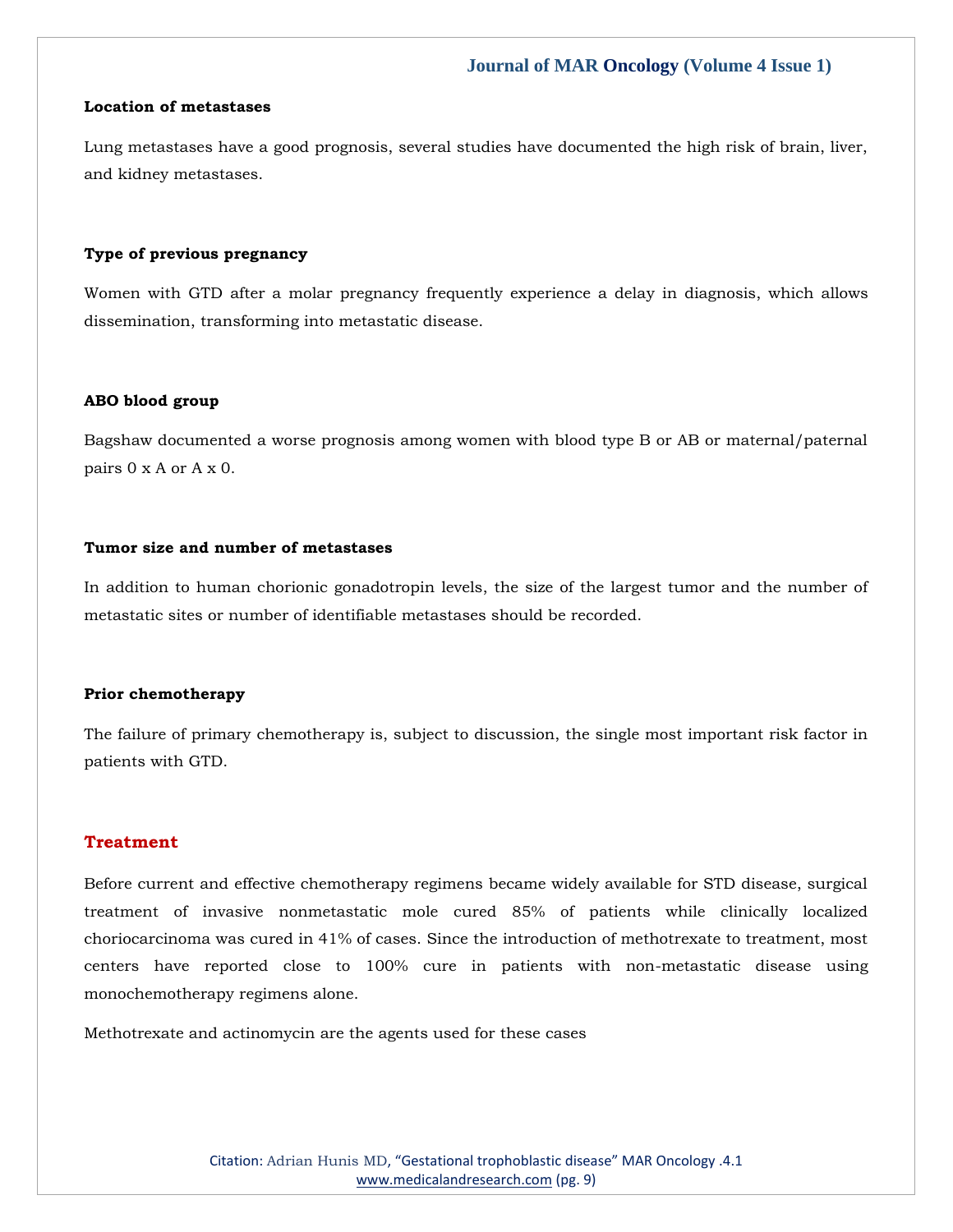#### **Methotrexate**

It has been used since the 1950s with excellent results and almost 100% cure in patients with localized disease. The dose to be administered is 0.4 mg per kg of intramuscular weight for 5 days, with repeated cycles every 12-14 days. Toxicity of this regimen includes alopecia in all cases, mucositis, and significant neutropenia along with skin toxicity in nearly 70% of cases, gastrointestinal side effects seen in 50% of cases, and thrombocytopenia in approximately 40%.

Intramuscular methotrexate is also used at a dose of 1 mg. per kg given on days 1, 3, 5 and 7 alternating with intramuscular folinic acid at a dose of 0.1mg. per kg on days 2, 4, 6 and 8. In general, a single cycle is administered in non-metastatic cases and the regression curve of chorionic gonadotropin is observed, administering two additional cycles after normalization.

#### **Actinomycin**

Patients with metastatic TGT can achieve remission of primary and secondary disease with actinomycin as a single agent, at an intravenous dose of 9 to 13  $\mu$ g/kg/d for 5 days, with an interval of 14 days. The most common toxicity was nausea and vomiting, hair loss, and bone marrow depression.

#### **Methotrexate-Actinomycin alternated**

The use of alternate courses of active agents in the treatment of women with GTD may decrease the incidence of failure of therapy caused by drug resistance and may decrease toxicity.

5-Fluorouracil

etoposide

#### **Treatment of Low-Risk Trophoblastic Disease**

According to the WHO system, most patients who have a good prognosis according to the clinical classification are low-risk patients.

As seen above, in patients with low-risk metastatic disease, initial single-agent therapy is a reasonable option, intramuscular methotrexate for 5 days is the indication as the initial regimen, and actinomycin is reserved for second-line treatments, too. Methotrexate and folinic acid have been used alternately for 8 days, producing averages of complete remissions of approximately 50% to 68%. All patients with methotrexate-resistant disease were subsequently cured with actinomycin in 5-day cycles or combination therapy.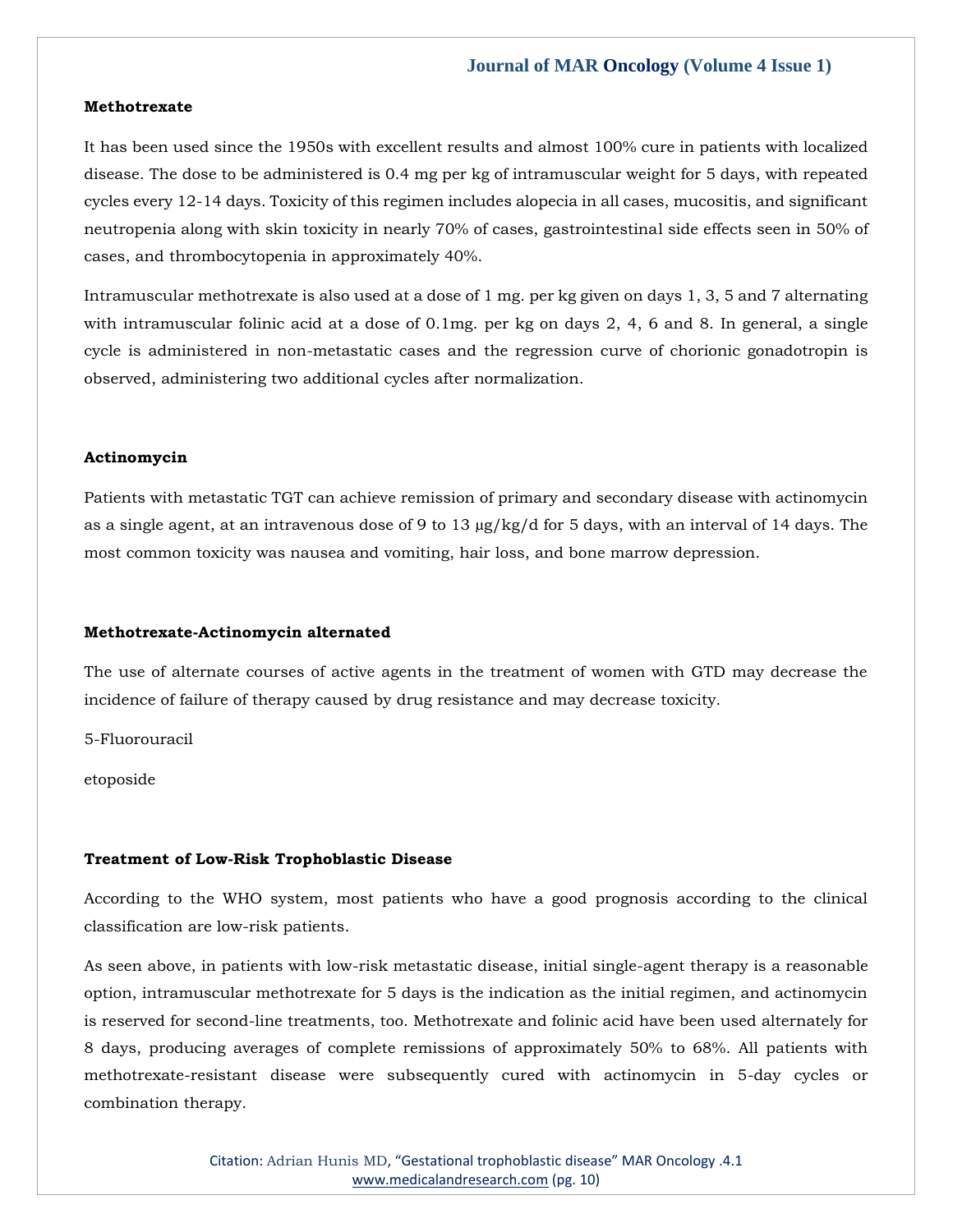#### **Treatment of High-Risk Trophoblastic Disease.**

These patients benefit much more from polychemotherapy.

Chemotherapy with the MAC scheme consists of methotrexate 0.3 mg/kg, IM; actinomycin 0.5 mg, IV and chlorambucil 0.2 mg/kg, PO (or cyclophosphamide 250 mg/IV), each for 5 days. Cycles are repeated every 14-21 days and in most studies in which patients had brain and liver metastases, radiation therapy was added. Using this regimen or its variations, remissions are reported in approximately 60- 80% of patients with high-risk metastatic disease. This schedule has significant toxicity, particularly if cycles are repeated in less than 21 days. In the mid-1970s, Bagshaw proposed a complex scheme that alternated 8 drugs: methotrexate, actinomycin, cyclophosphamide, doxorubicin, melphalan, hydroxyurea, and vincristine (CHAMOMA), to be used in patients with high-risk metastatic disease.

The other widely used scheme is the EMA-CO scheme, etoposide, methotrexate, actinomycin, methotrexate with folic acid rescue, vincristine, and cyclophosphamide.

#### **High-Risk Metastatic Locations**

Central Nervous System Metastasis

Whole-brain irradiation is used to control the nervous system, among patients receiving methotrexate or schemes such as EMA-CO , whole-brain radiation has been incorporated into the primary treatment of these patients.

#### **liver metastases**

They are found in approximately 2% to 8% of patients with ETG. Liver involvement is a poor prognostic factor.

#### **Drug Resistant Disease**

High-risk metastatic TGT patients who have failed primary chemotherapy are very challenging and have a very poor prognosis. Details of prior therapy should be fully reviewed to identify potentially active agents that have not been used. Surgical removal of drug-resistant foci is an action that should be considered in cases of limited systemic metastases.

Patients treated with chemotherapy for malignant GTD should be monitored at least weekly using chorionic gonadotropin.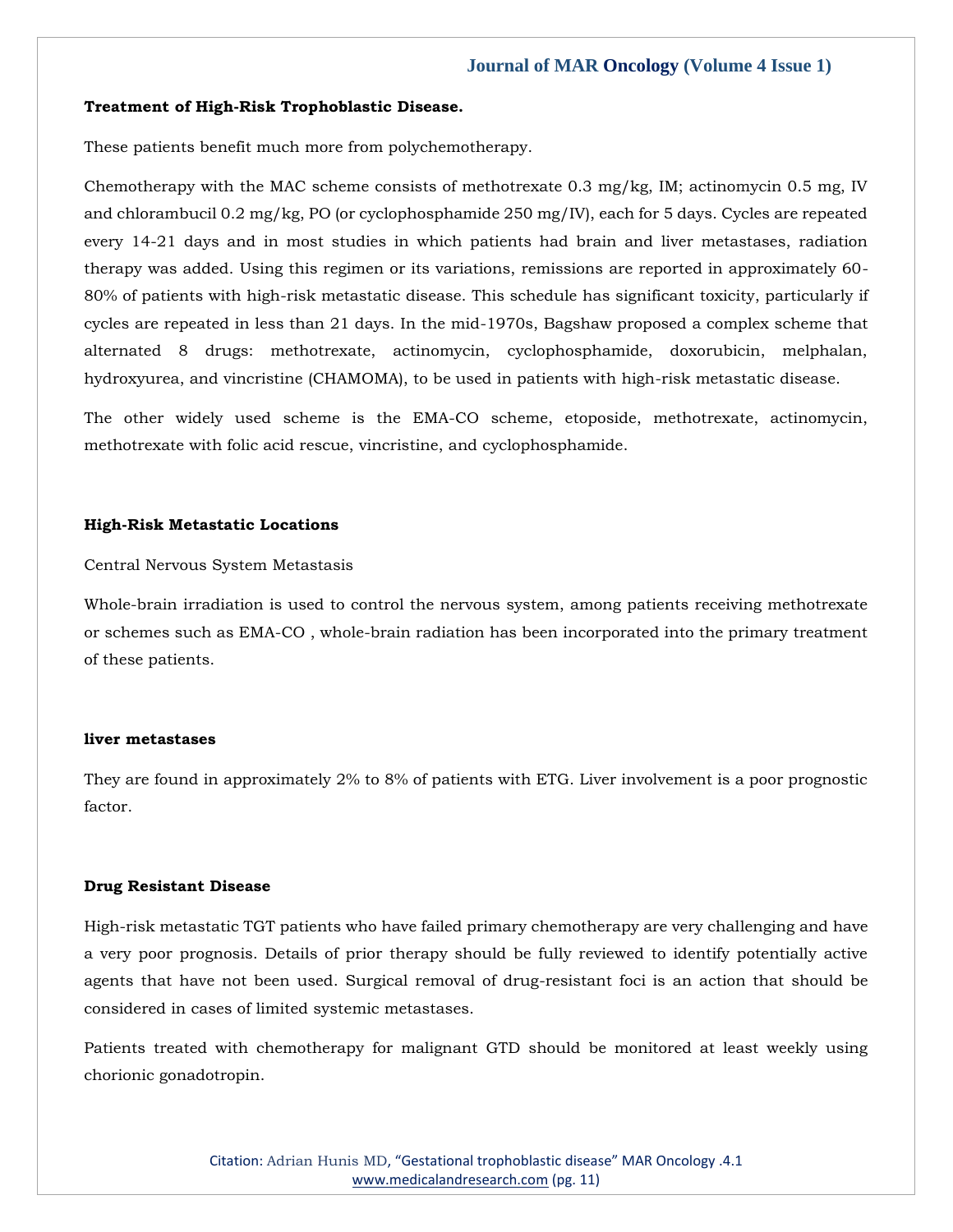After completion of chemotherapy, patients are monitored with serial human chorionic gonadotropin values at 2-week intervals for the first 3 months after completion of chemotherapy, and at least monthly for the first year of follow-up.

# **Additional Agents/Regimens with Potential Activity in Treatment-Resistant GTN**

Several additional treatment regimens have been shown to have some activity when treating resistant GTN, including high-dose chemotherapy (HDC) with peripheral stem cell transplant, immunotherapy, and other chemotherapy regimens. For a subset of patients with resistant disease despite multidrug chemotherapy, HDC with autologous stem cell support has been reported to produce sustained complete responses.

A retrospective study of 32 patients with refractory choriocarcinoma or poor- prognosis PSTT/ETT who underwent HDC with peripheral blood stem cell support reported a sustained complete response in 7 patients, with 13 of 32 patients' disease remaining free at the time of analysis following HDC with or without additional therapy.

Pembrolizumab is a monoclonal antibody that inhibits programmed cell death protein 1 (PD-1), which functions as a checkpoint protein for regulation of various immune cells, including T cells with potential antitumor activity. Programmed death ligand 1 (PD-L1) is strongly expressed by GTN.

Outcomes were recently reported for four patients with drug-resistant GTN who received pembrolizumab, including two cases of metastatic choriocarcinoma and two cases of metastatic PSTT or mixed PSTT/ETT.109 All patients had tumors with high levels of PD-L1 expression. Durable response to pembrolizumab was observed in three of the four cases. The patient whose disease did not respond to pembrolizumab had strong PD-L1 tumor expression but an absence of tumor-infiltrating lymphocytes. Based on these data, the NCCN Panel also added nivolumab, another PD-1 inhibitor, to the list of regimens that may potentially be effective against treatment-resistant GTN.

Avelumab, a PD-L1 inhibitor, may also be effective against treatment-resistant GTN. Results from a phase II study enrolling 15 patients with GTN who experienced disease progression after single-agent chemotherapy suggested that avelumab was effective in normalizing hCG levels in approximately half of the patients.

Gemcitabine, capecitabine, and fluorouracil may also have potential for treating GTN in this se thing. Limited data have suggested activity of gemcitabine, administered with or without a platinum agent. Additional support for the potential activity of these regimens in GTN can be found in the data for treating germ cell tumors. Successful use of capecitabine as single-agent salvage chemotherapy has been reported. Groups in Asia have also reported on fluorouracil, primarily in combination with dactinomycin.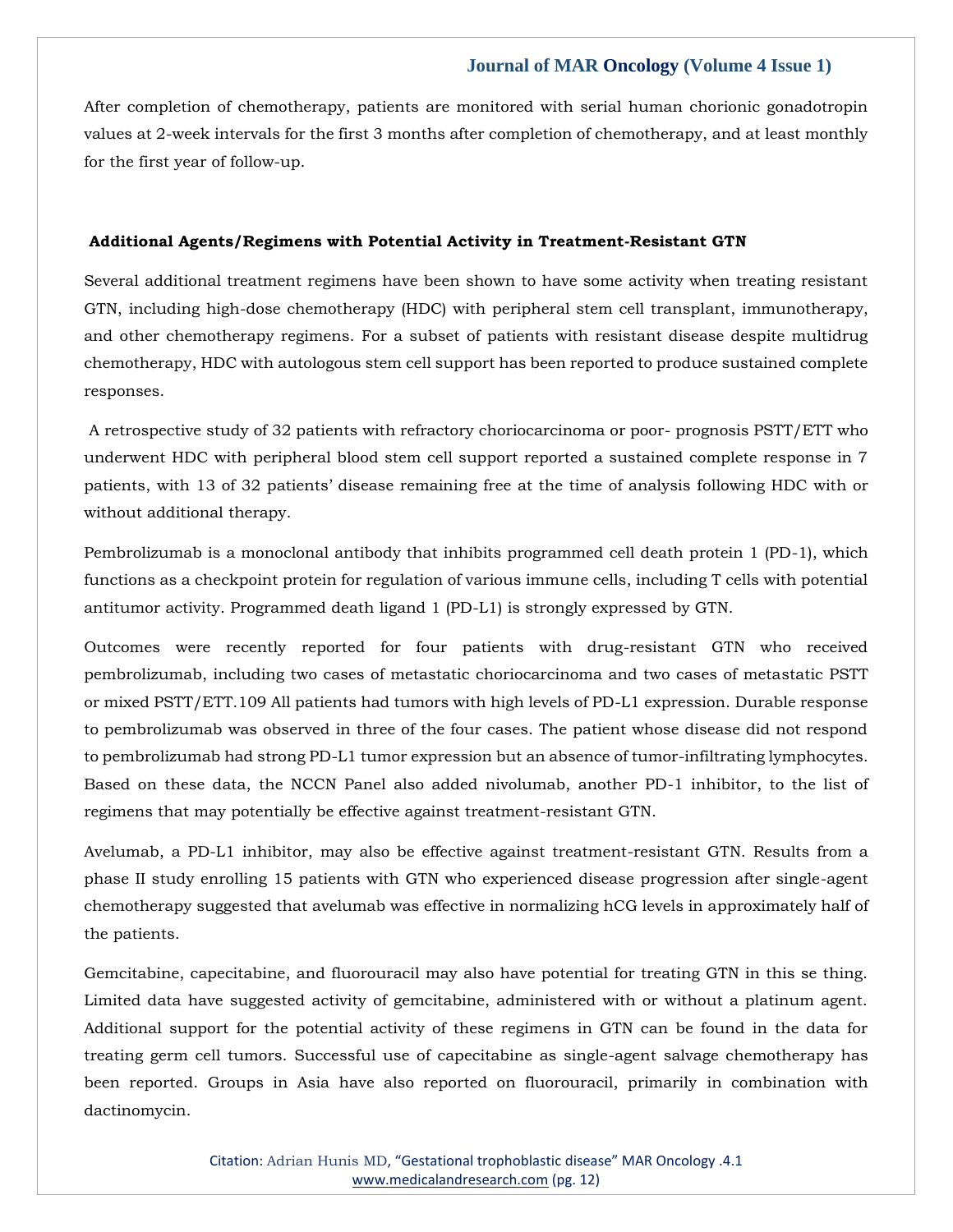## **References**

1. Bagshawe KD, Dent J, Newlands ES, et. to the. The role of low-dose methotrexate and folinic acid in gestational trophoblastic tumors (GTT) Br J Obstet Gynaecol 1989; 96:795.

2. Bolis G, Bonazzi C, Landoni F, et. to the. EMA/CO regimen in high-risk gestational trophoblastic tumor (GTT). Gynecol Oncol 1988;31:439.

3. Lurain JR, Casanova LA, Miller DS, et. to the. Prognostic factors in gestational trophoblastic tumor: a proposed new scoring system based on multivariate analysis. Am J Obstet Gynecol 1991;164:611

4. Soper JT, Evans AC, Conoway MR, et al. Evaluation of prognostic factors and staging in gestational trophoblastic tumors. Obstet Gynecol 1994;84:969. Goldstein DP: Chorionic gonadotropin. Cancer 38: 453-457, 1976

5. Bagshawe KD: Treatment of trophoblastic tumors Ann Acad Med 5: 273-279, 1976

6. Surwit EA, Suciu TN, Schmidt HJ, Hammond CB: A new combination chemotherapy for resistant trophoblastic disease. Gynecol Oncol 8: 110-118, 1979

7. Weed JC, Barnard DE, Currie JL, Clyton LA, Hammond CB: Chemotherapy with the management of gestational trophoblastic neoplasms. Cancer 45: 423-426, 1980

8. Ross GT: Congenital anomalies among children born to mothers receiving chemotherapy for gestational trophoblastic neoplasms Cancer 37: 1043-1047, 1976

9. Aitken S, Dembo A, Quirt I, Rider WD: Moderate dose methotrexate with folinic acid rrescue in gestational trophoblastic disease (GID) Ann R Coll Phys Surg Can 12: 61, 1979

10. Berkowitz RS, Goldstein DP, Jones MA, Marean AR, Bernstein MR: Methotrexate with citrovorum factor rescue: Reduced chemotherapy toxicity in the management of gestational trophoblastic neoplasms. Cancer 45: 423-426, 1980

11. Berkowitz RS, Goldstein DP. Gestational trophoblastic disease. Cancer 1995;76:2079-2085. Available at: https://www.ncbi.nlm.nih.gov/pubmed/8635004.

12. Cole L.A. Human chorionic gonadotropin and associated molecules. Expert Rev Mol Diagn 2009;9:51-73. Available at: https://www.ncbi.nlm.nih.gov/pubmed/19099349.

13. Ngan HYS, Seckl MJ, Berkowitz RS, et al. Update on the diagnosis and management of gestational trophoblastic disease. Int J Gynaecol Obstet 2018;143 Suppl 2:79-85. Available at: https://www.ncbi.nlm.nih.gov/pubmed/30306586.